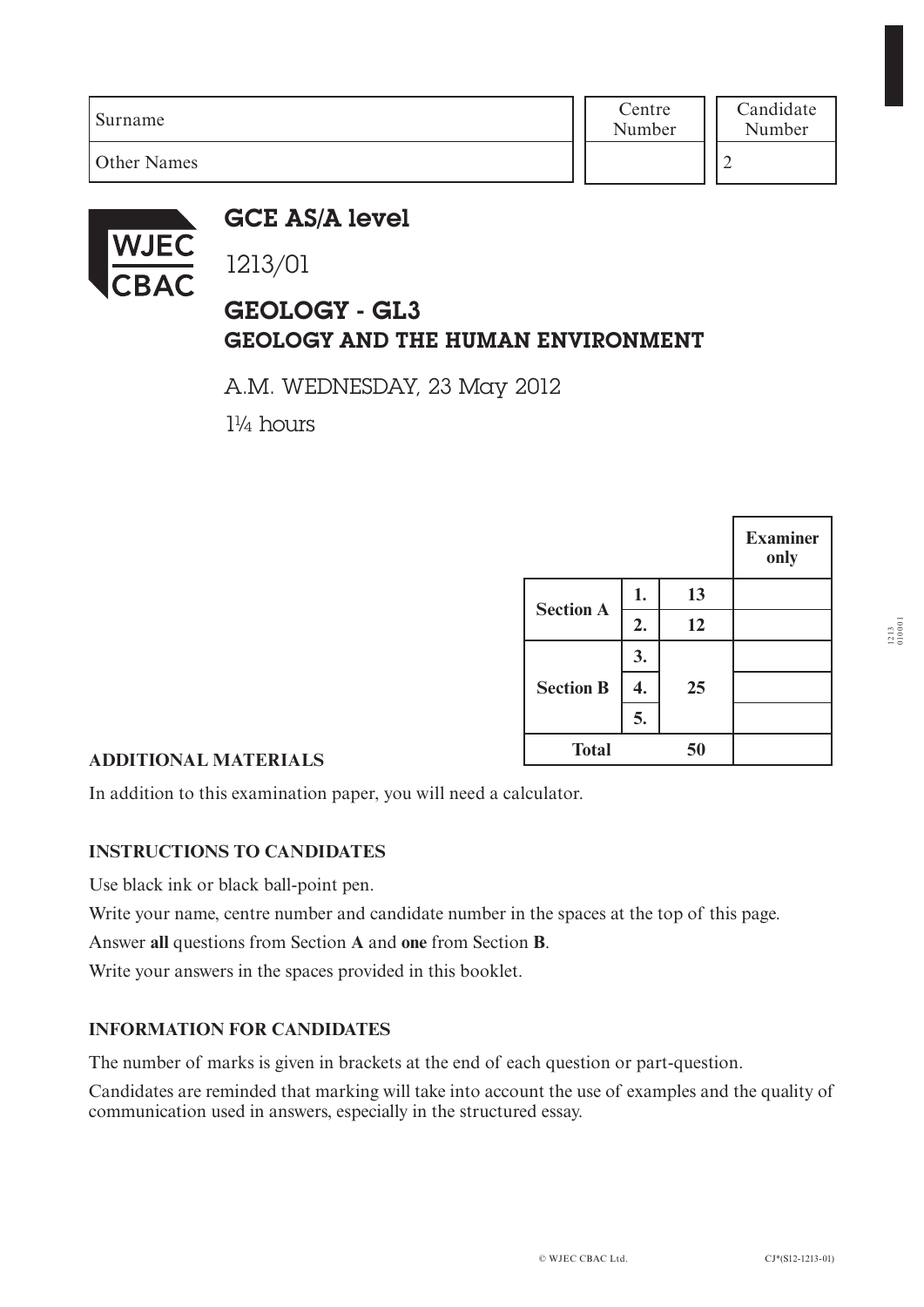### **SECTION A**

2

### *Answer* **both** *questions* **1** *and* **2** *on the lines provided in the questions.*

**1. Figure 1a** is a map of the Campi Flegrei caldera, Italy, showing variation in surface uplift between 1970 and 1985. **Figure 1b** is a graph showing changes in surface height above base level related to the monthly numbers of earthquakes (seismicity) recorded near Pozzuoli between 1970 and 1995.



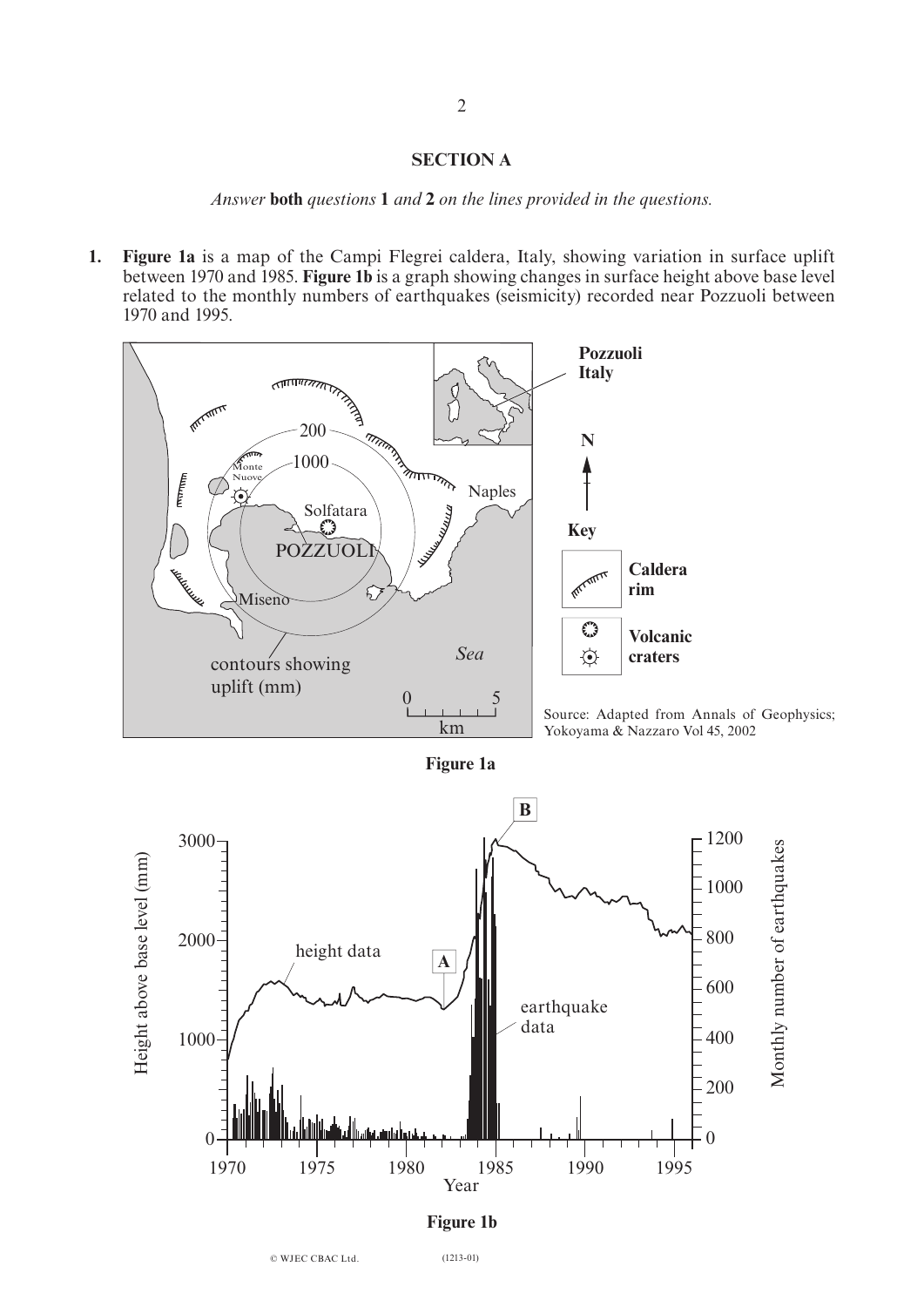3 Examiner only

*(a)* Mark, with an arrow (labelled **X**), the point on **Figure 1a** where the maximum uplift might be predicted.

### *(b)* Using **Figure 1b**:

(i) Describe the change in height at Pozzuoli between **1970** and **1995** by completing **Table 1**. [3]

| Time period                     | <b>Lowest</b> reading<br>(mm) | <b>Highest</b> reading<br>(mm) | Maximum uplift<br>(mm) between 1970 |
|---------------------------------|-------------------------------|--------------------------------|-------------------------------------|
| January 1970 to<br>January 1982 | 800                           |                                | and 1995                            |
| January 1982 to<br>January 1995 |                               | 3000                           |                                     |

### **Table 1**

(ii) Calculate the mean rate of uplift in the 1095 days between point **A** (January 1982) and point **B** (January 1985). Show your working. Give your answer in **millimetres per day** (mm day<sup>-1</sup>). [2]

| Rate of uplift |  | $mm \, \text{day}^{-}$ |
|----------------|--|------------------------|
|----------------|--|------------------------|

# *(c)* Using **Figure 1b**: (i) Describe the change in monthly earthquake numbers between **1970** and **1995**. [2] (ii) Describe the correlation between earthquakes and uplift in Pozzuoli. [2] *(d)* With reference to the evidence from **Figure 1a** and **Figure 1b**, explain why the Pozzuoli region was considered to be at risk from a volcanic eruption between **1970** and **1985**.[3] **Total 13 marks**

**Turn over.**

1213 010003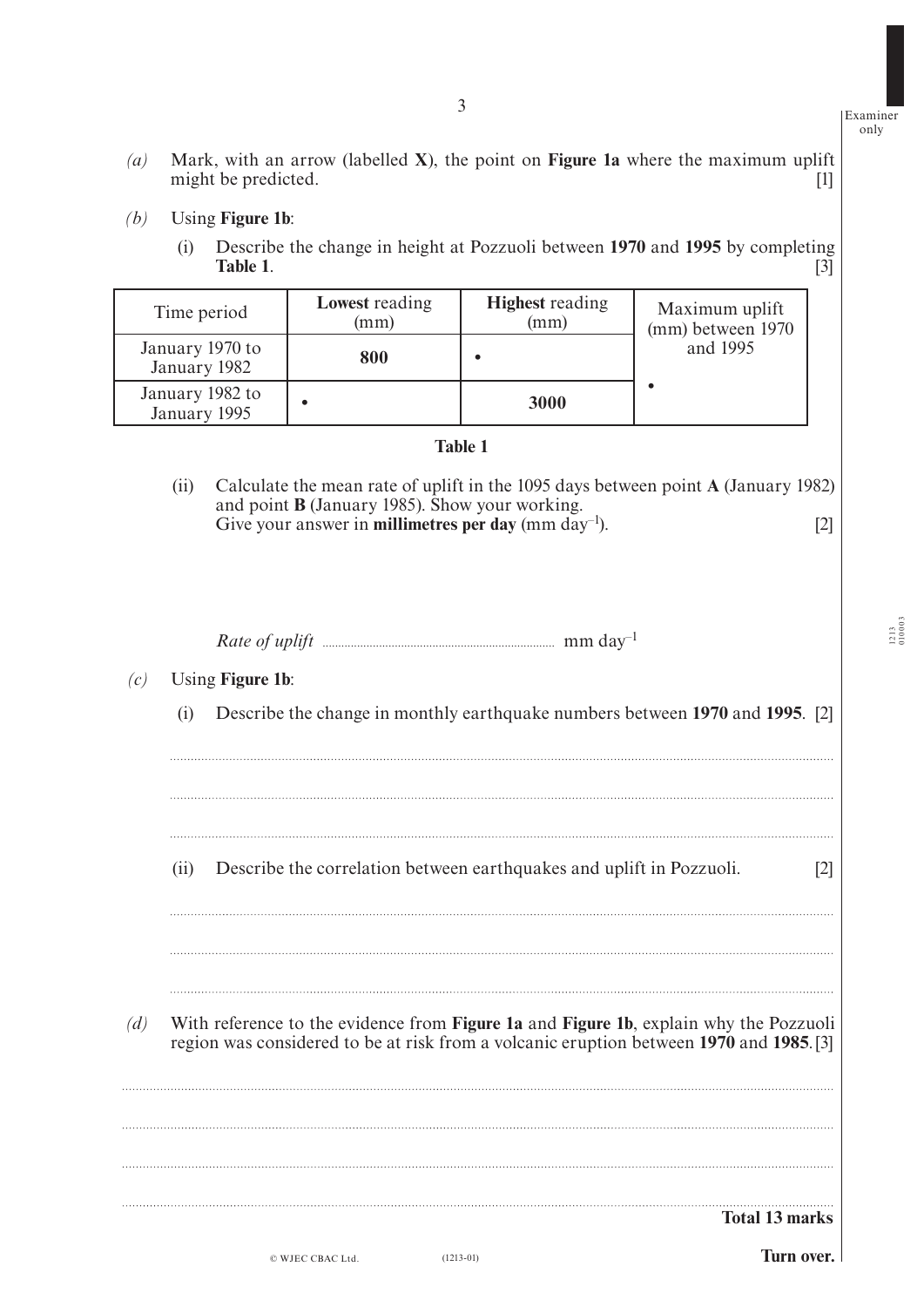**2. Figure 2** shows the geological setting around the city of Bam, Iran. **Table 2** outlines details of the city and its destruction by an earthquake in December 2003.

4

Examiner only



(1213-01)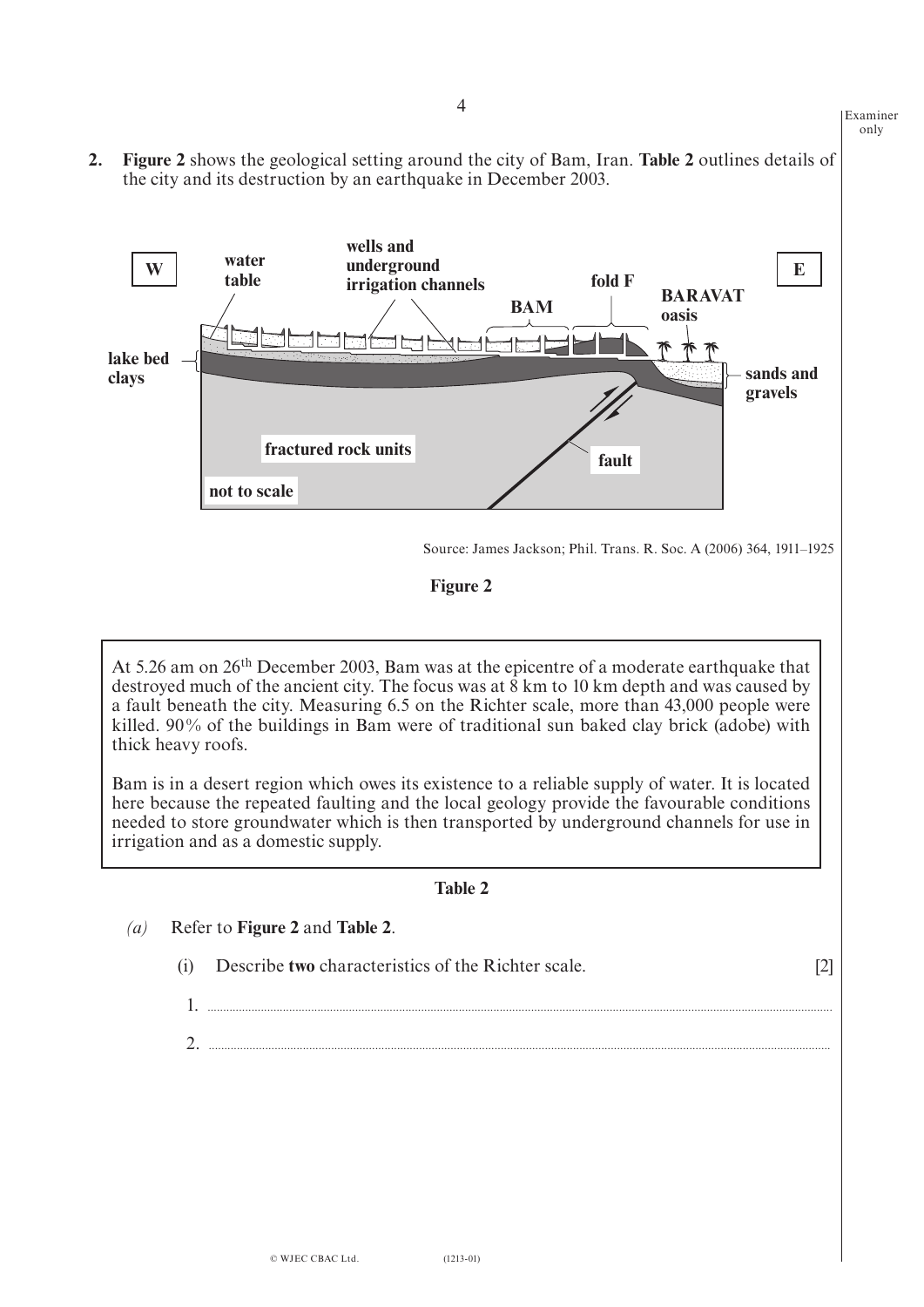5 Examiner only

(ii) Mark on **Figure 2**, with a star labelled **F** (**\*F**), the probable **focus** of the Bam

|           |       | earthquake.<br>$[1]$                                                                                                                                                      |
|-----------|-------|---------------------------------------------------------------------------------------------------------------------------------------------------------------------------|
|           | (iii) | Explain three pieces of evidence from the data that indicate why the Bam<br>earthquake, of moderate magnitude, was so destructive.                                        |
|           | 1.    |                                                                                                                                                                           |
|           | 2.    |                                                                                                                                                                           |
|           |       |                                                                                                                                                                           |
|           | 3.    |                                                                                                                                                                           |
| (b)<br>1. |       | The sands and gravels in Figure 2 were deposited by fast flowing rivers. Describe two<br>likely characteristics of these sediments that make them suitable as an aquifer. |
| 2.<br>(c) |       | Refer to Figure 2.                                                                                                                                                        |
|           |       | Repeated movement along the fault has folded the beds above (fold F).                                                                                                     |
|           | (i)   | Name the type of fold structure (labelled fold F).                                                                                                                        |
|           | (iii) |                                                                                                                                                                           |
|           |       | storage.                                                                                                                                                                  |
|           |       |                                                                                                                                                                           |
|           |       |                                                                                                                                                                           |
|           |       | Explain how the local geology has provided favourable conditions for groundwater<br><b>Total 12 marks</b>                                                                 |

1213 010005

© WJEC CBAC Ltd.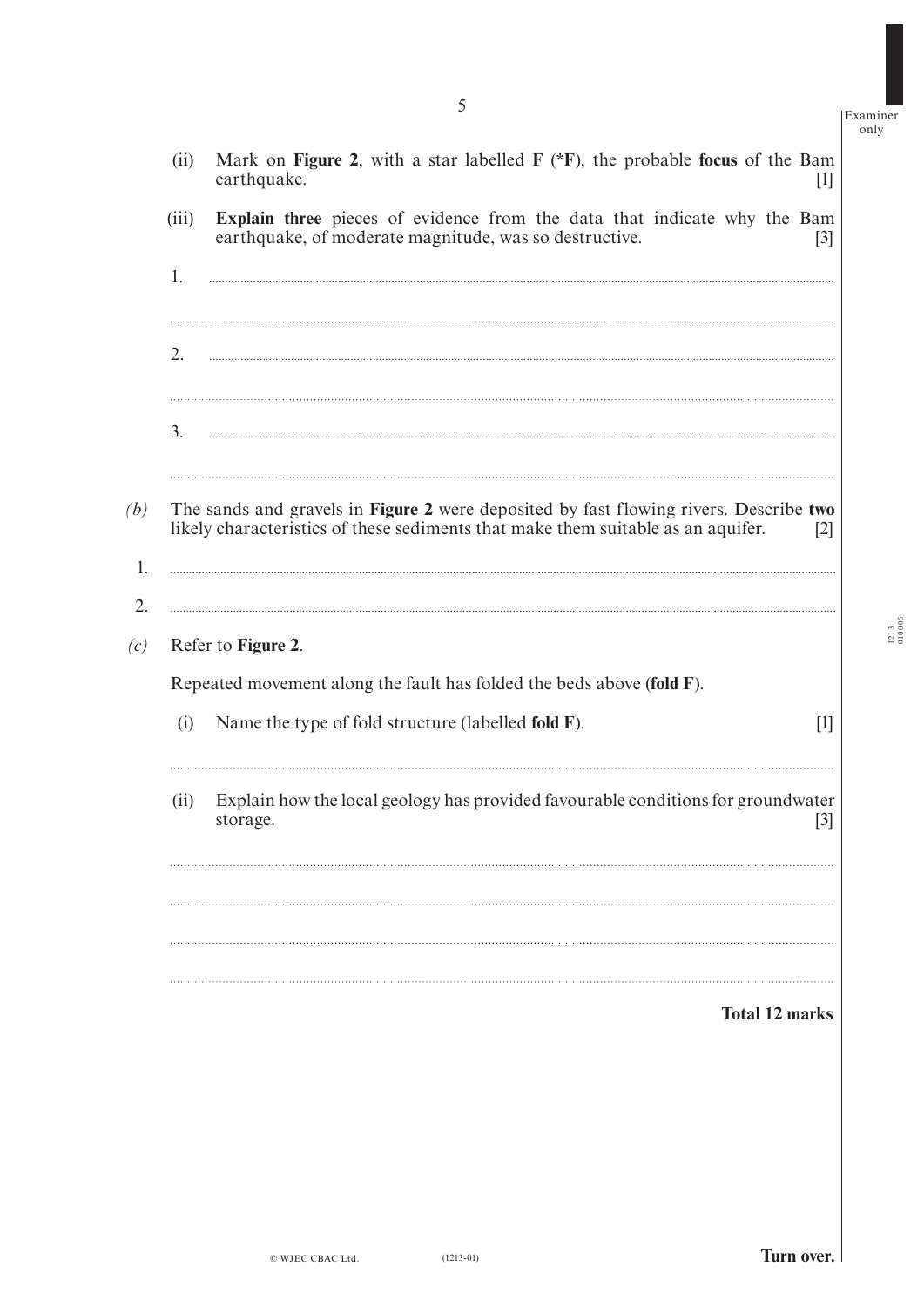### **SECTION B**

*Answer* **one** *question from this section on the following pages.*

*The marks you will be awarded in your essay take into account: evidence of geological knowledge and understanding; the use of geological examples; legibility, accuracy of spelling, punctuation and grammar; the selection of an appropriate form and style of writing; the organisation of material, and use of geological vocabulary.*

### **EITHER,**

- **3.** Using one or more case studies:
	- *(a)* Describe the volcanic hazards associated with pyroclastic flows. [10]
	- *(b)* Explain the difference in the hazards typically associated with the eruption of
		- (i) basaltic magmas,

 *and*

(ii) andesitic magmas. [15]

### **OR,**

- **4.** *(a)* Account for the devastation sometimes caused by tsunamis in coastal areas. [10]
	- *(b)* Describe how the problems associated with **one** of the following hazards might be overcome or reduced:

 *Either* tsunamis *Or* earthquakes. [15]

### **OR,**

- **5.** *(a)* Describe the influence of geological structure (bedding, joints, faults and cleavage) on the stability of rock cuttings and tunnels.
	- *(b)* With reference to one or more case studies, explain the geological hazards associated with mining activities.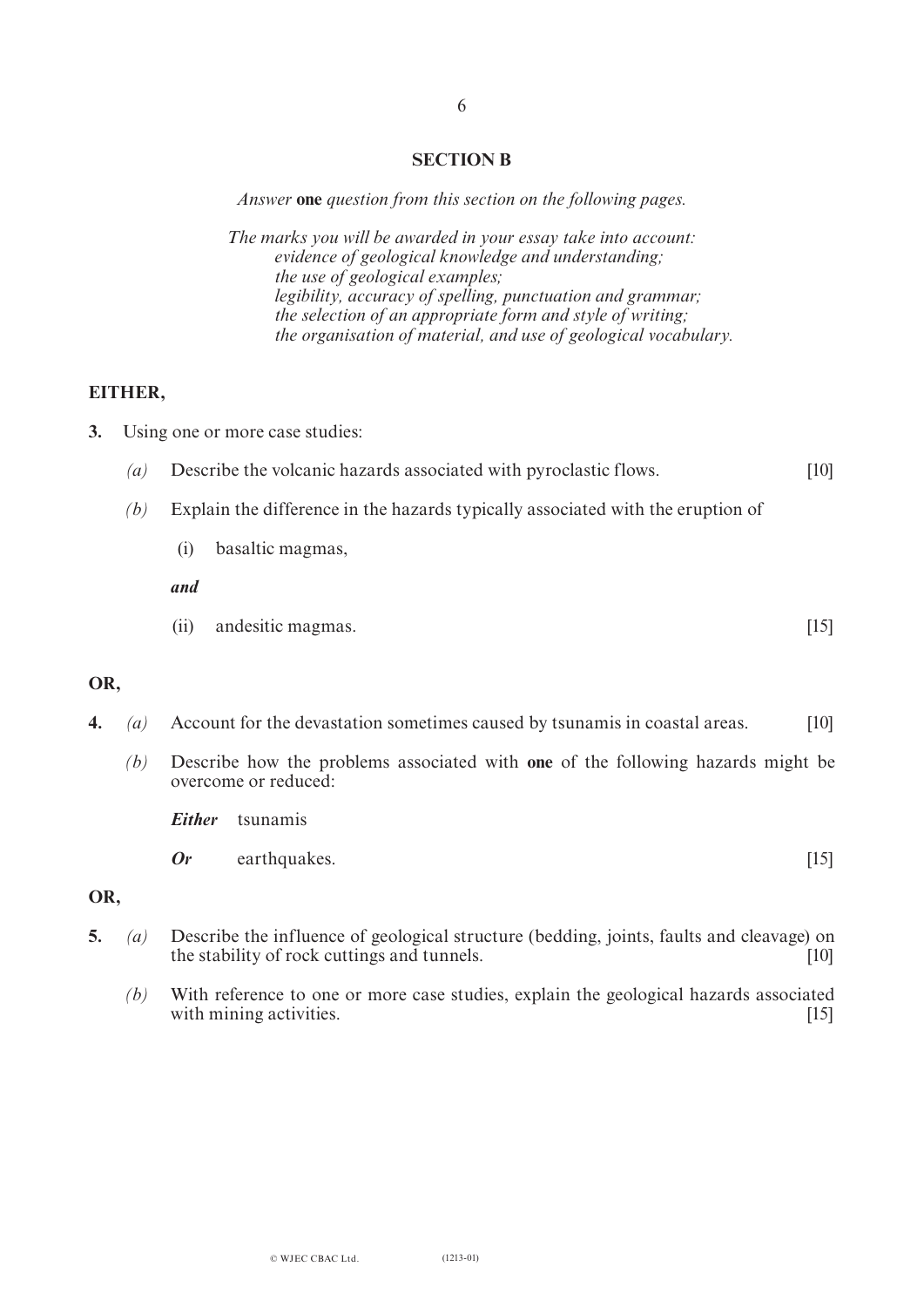#### Examiner only

7

| $\odot$ WJEC CBAC Ltd. | $(1213-01)$ | Turn over. |
|------------------------|-------------|------------|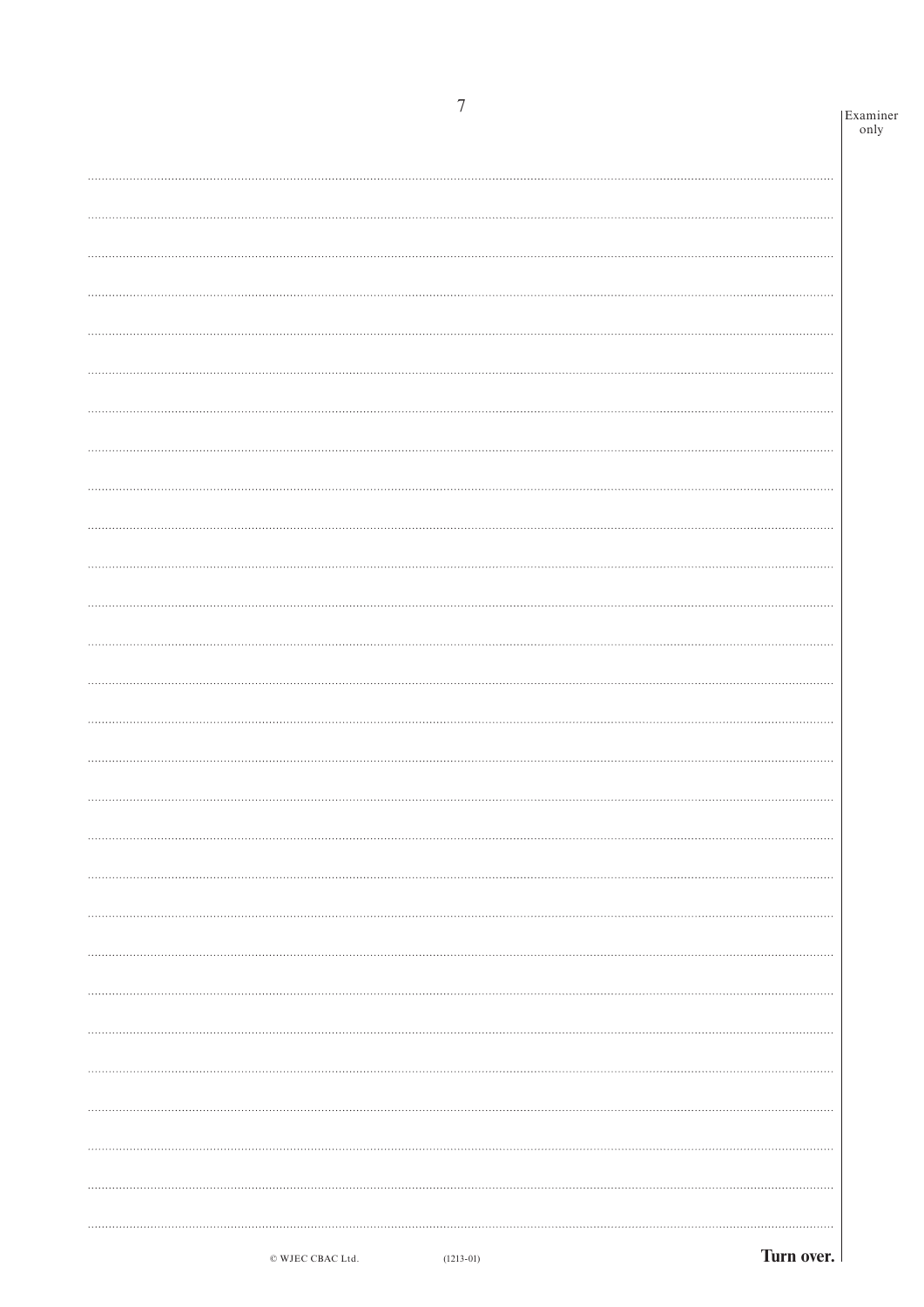### 8 Examiner Examiner<br>only

| .                                     |
|---------------------------------------|
|                                       |
|                                       |
|                                       |
| .                                     |
|                                       |
|                                       |
|                                       |
|                                       |
|                                       |
|                                       |
|                                       |
| $\odot$ WJEC CBAC Ltd.<br>$(1213-01)$ |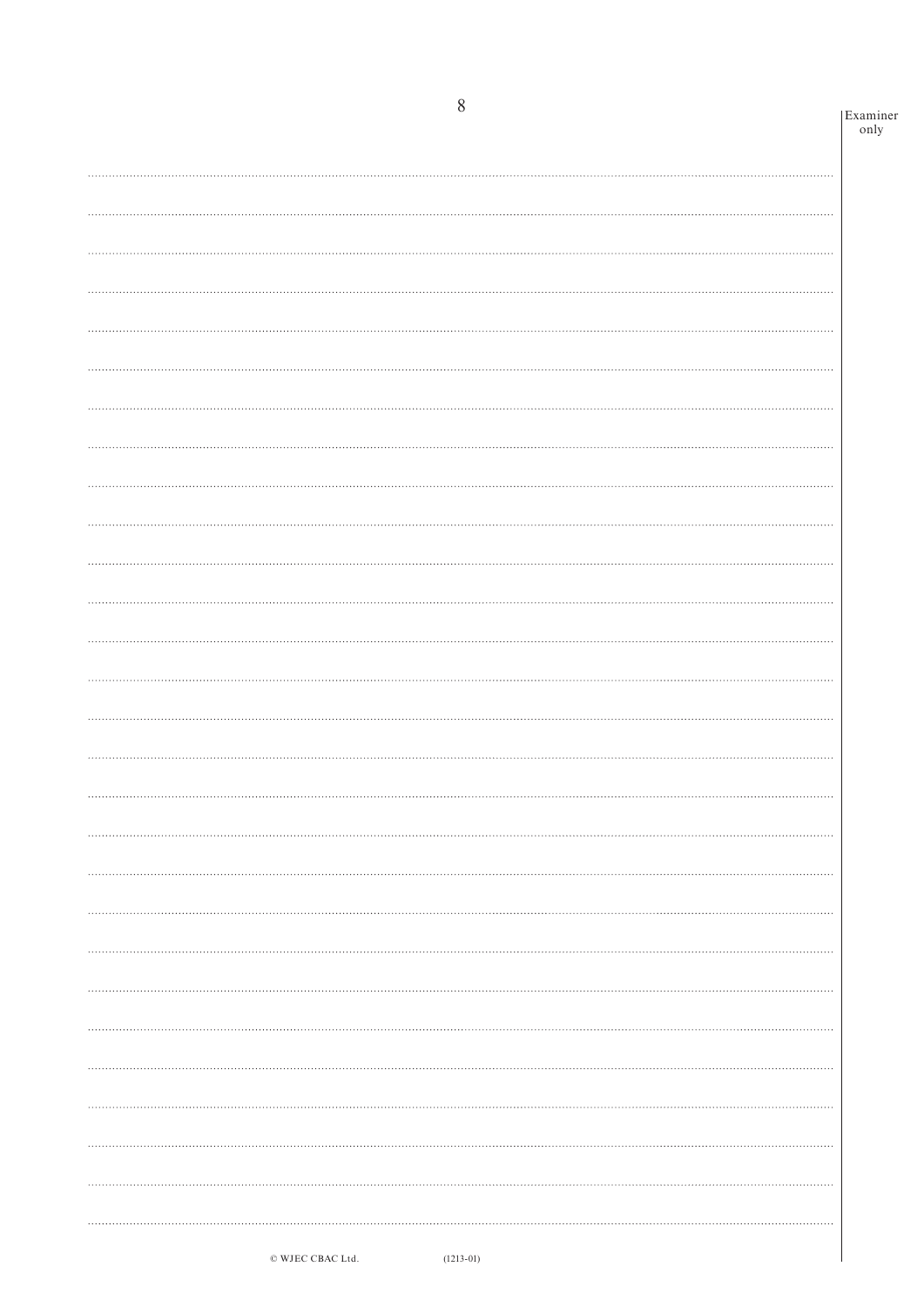| Examiner |
|----------|
| only     |
|          |